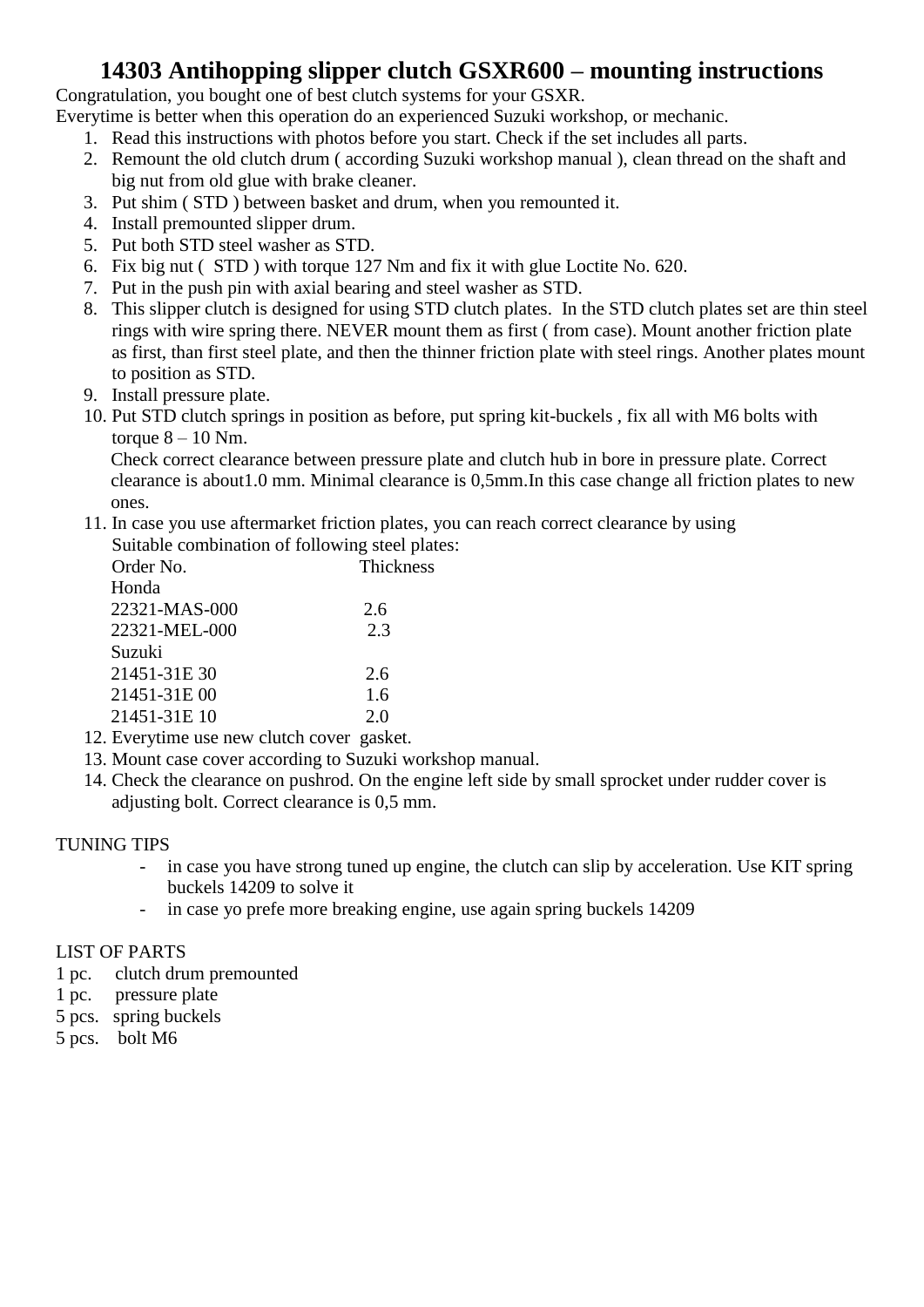### 14303 Picture A (pic.a)



14303 Picture B (pic.b)

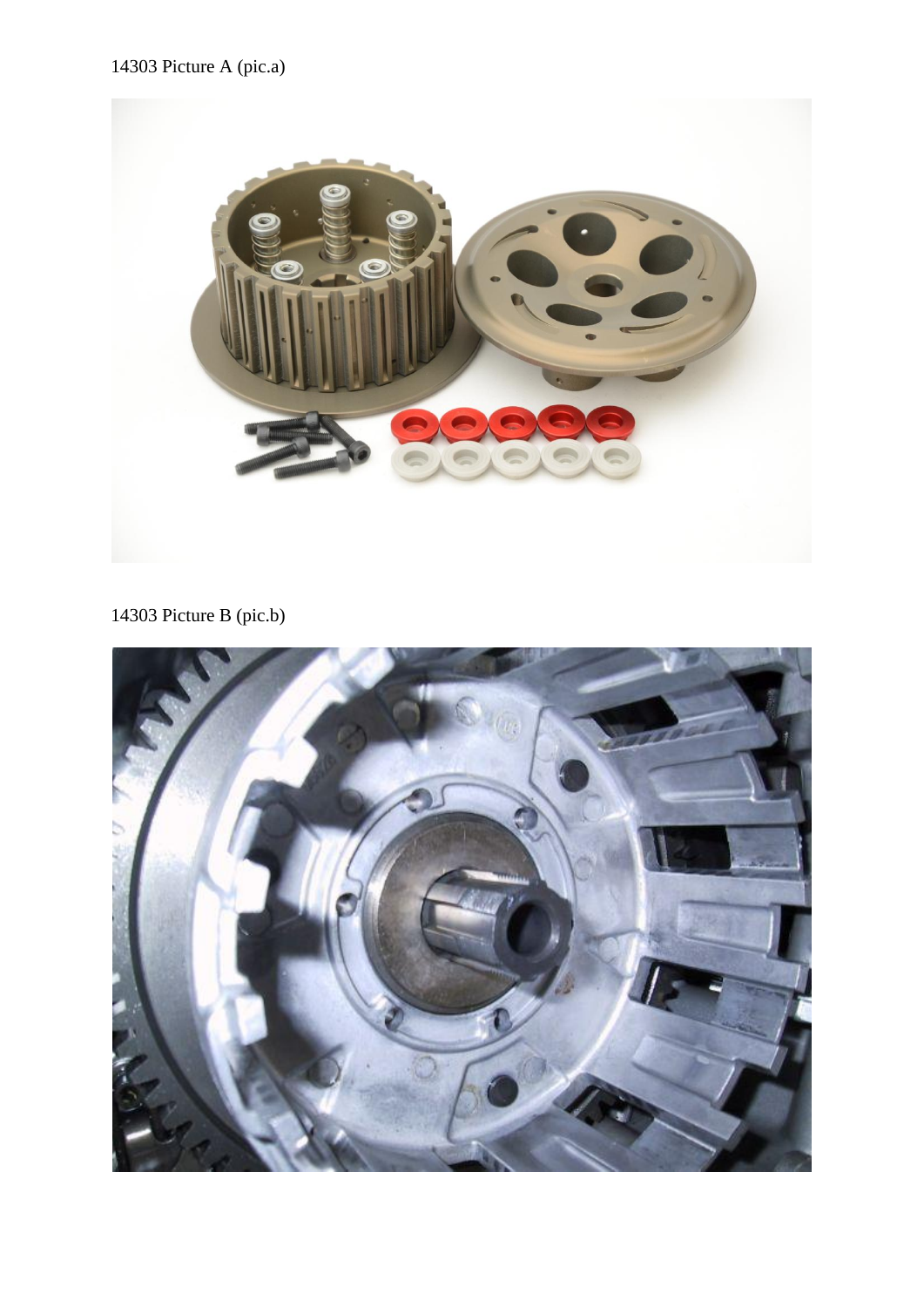### 14303 Picture C (pic.c)



14303 Picture D (pic.d)

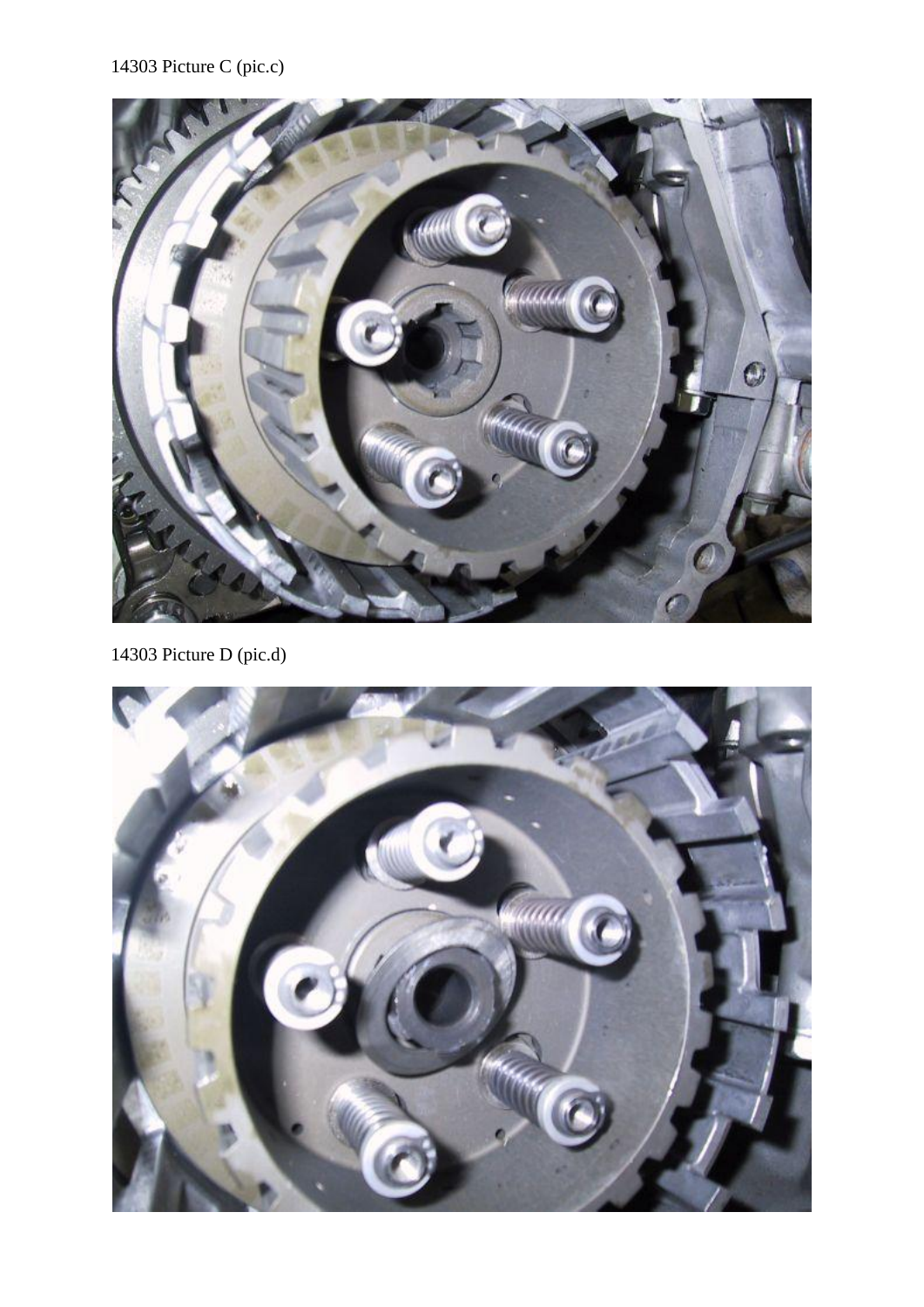### 14303 Picture E (pic.e)



14303 Picture F (pic.f)

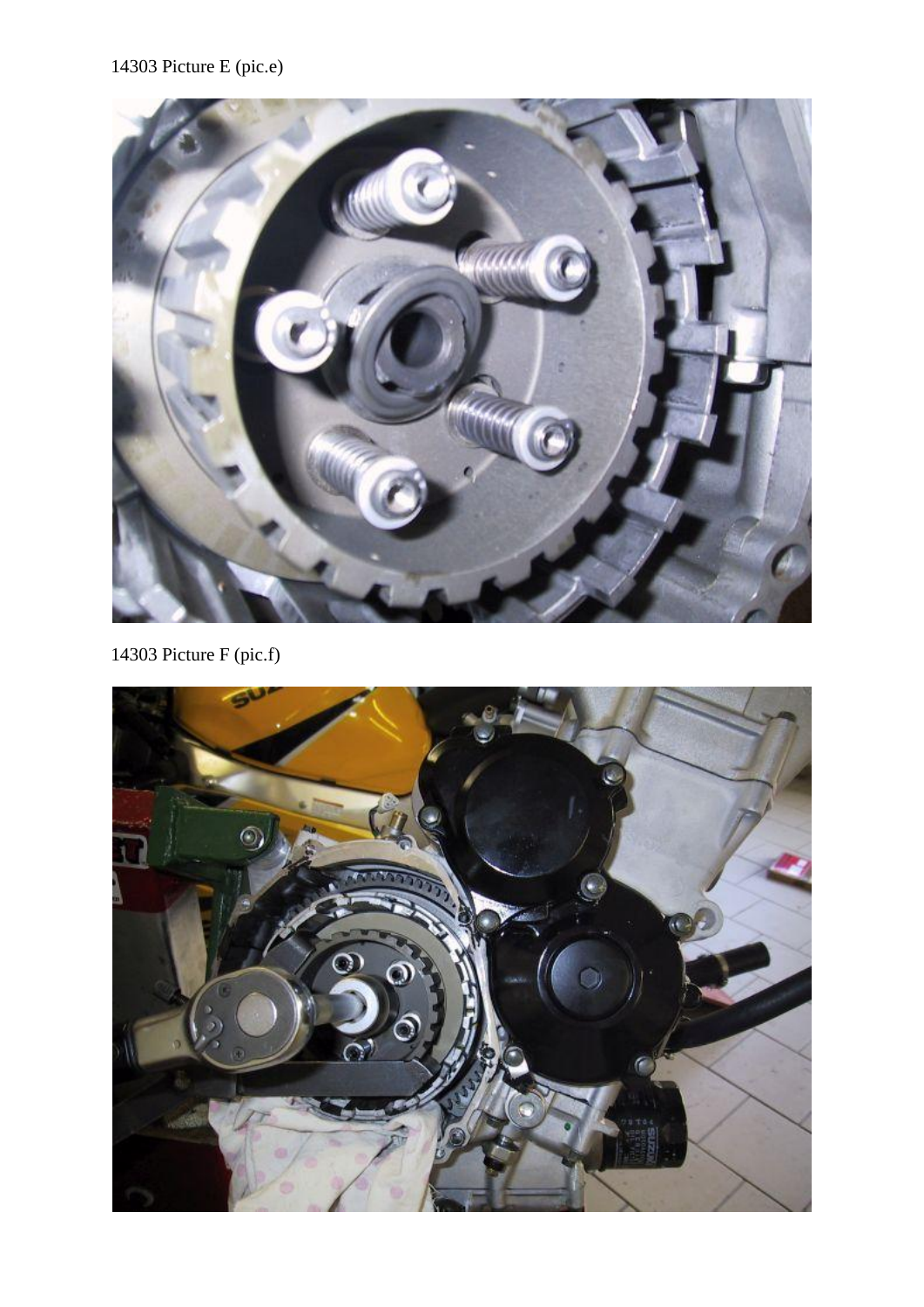## 14303 Picture G (pic.g)



14303 Picture H (pic.h)

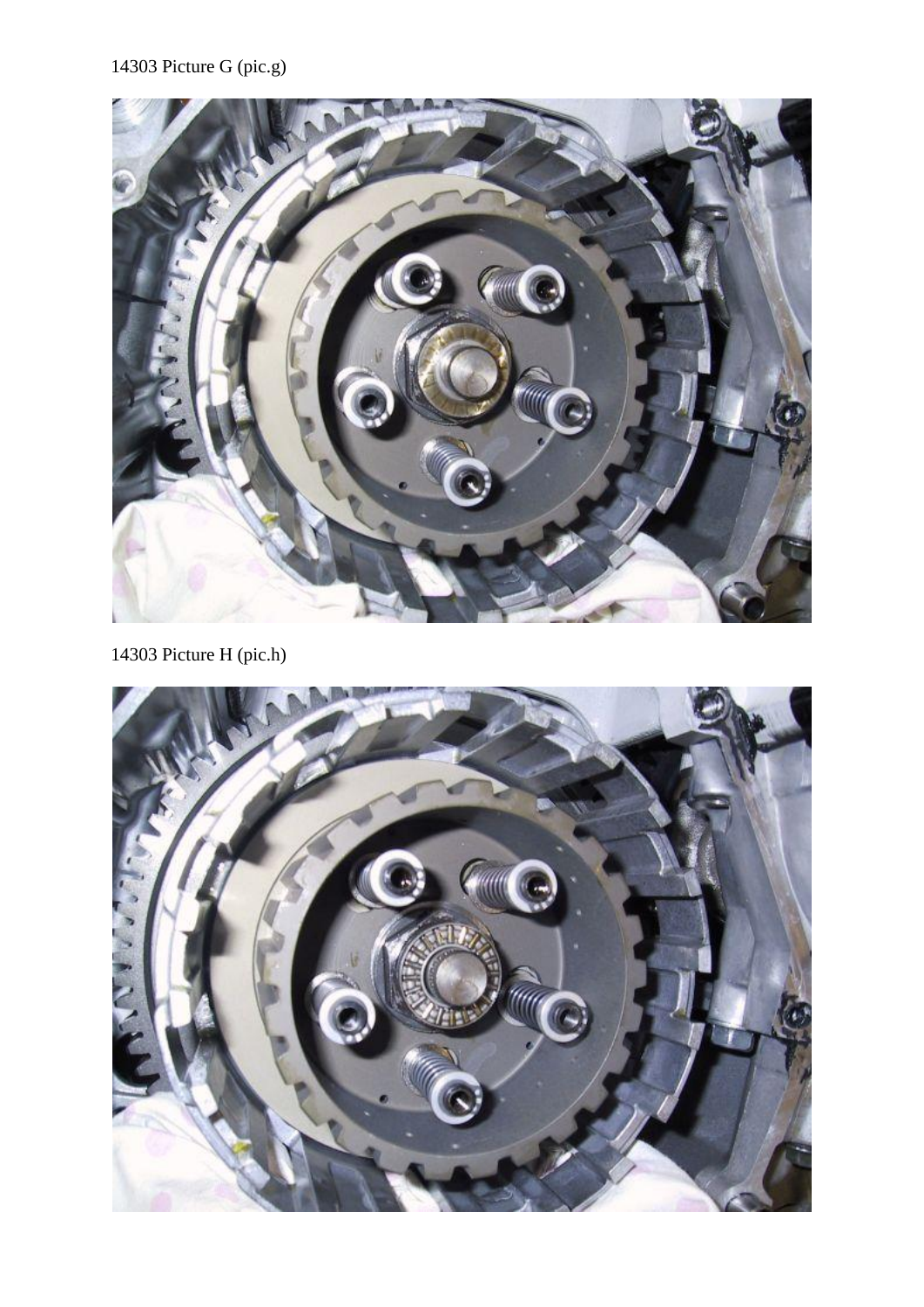## 14303 Picture I (pic.i)



14303 Picture J (pic.j)